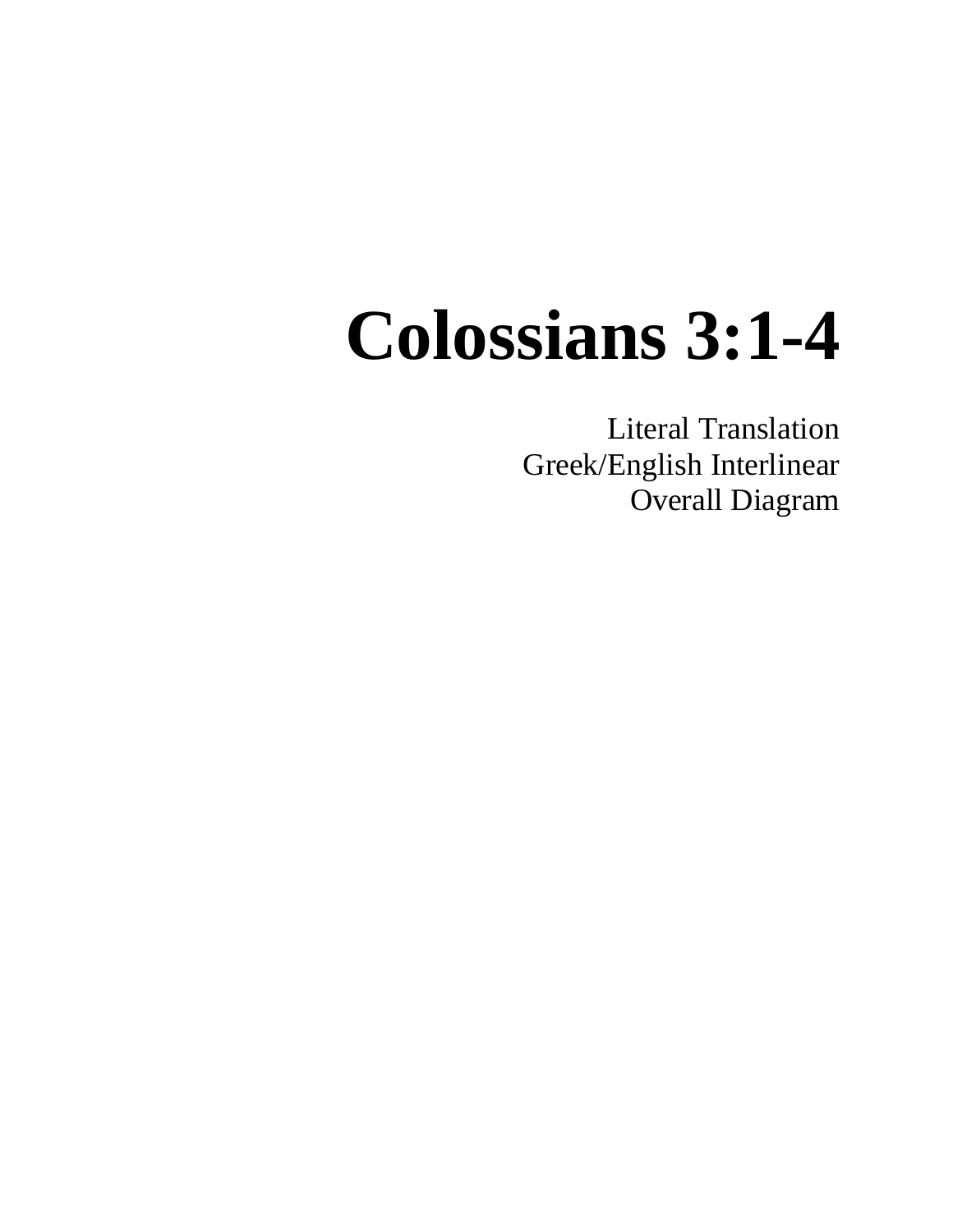**Colossians 3:1-4** Literal English Translation

**Colossian Chapters 3-4 The Duty of the Ones Completed in Christ**

**Colossians 3:1-4 The Priorities of the Believer**

> Colossians 3:1 The Motivation

**1 ¶ If therefore you were raised up together with Christ, be continually seeking the things above, where Christ is sitting in** *the* **right of God;**

Colossians 3:2 The Meditation

**2 Be continually minding the things above, not the things on the earth.**

Colossians 3:3-4 The Explanation

**3 For you died, and your life has been hidden with Christ in God.**

**4 Whenever Christ our life should appear, then also you yourselves will appear with Him in glory.**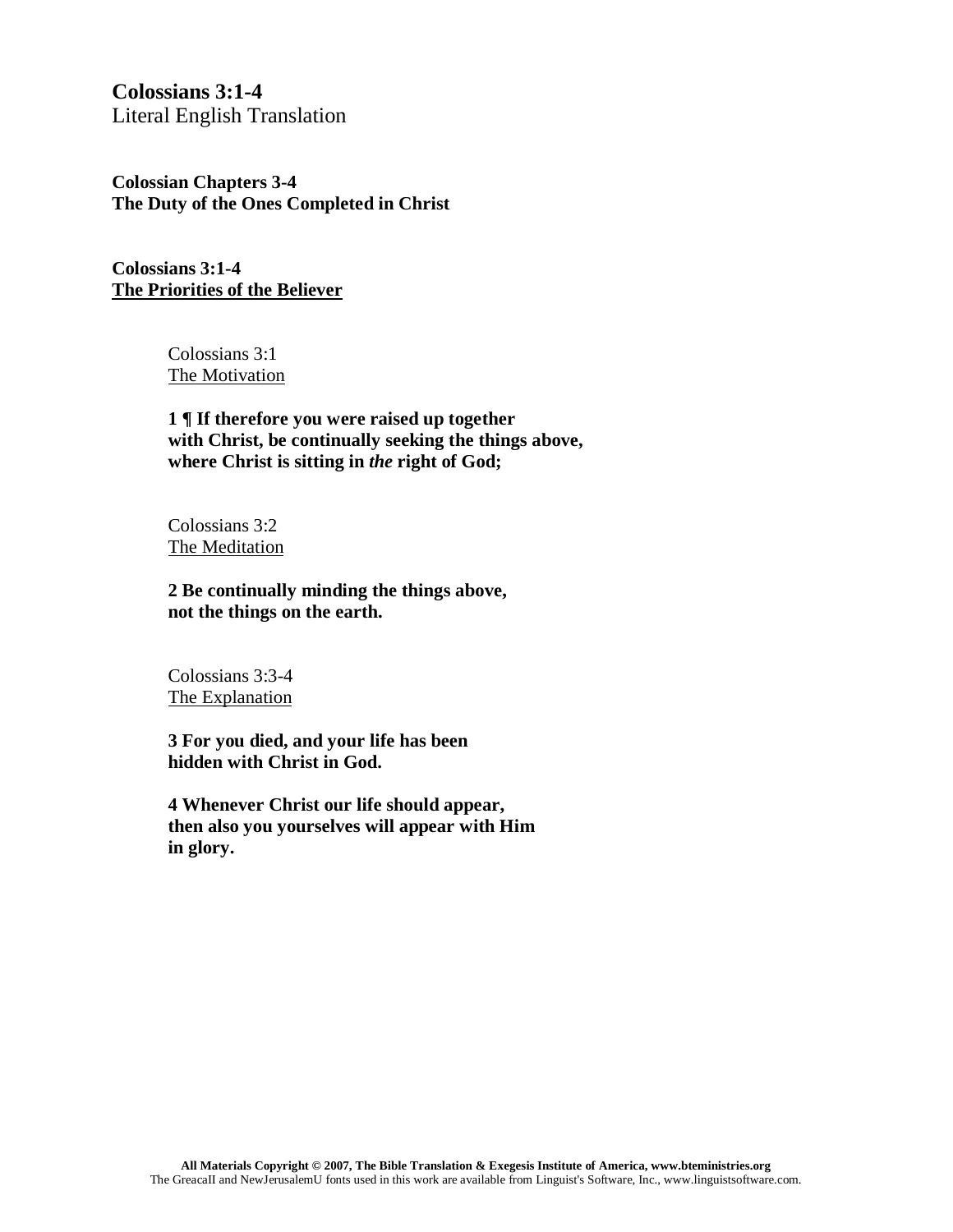- $1)$ Ei  $\mathbf{0}\mathbf{v}$ συνηγέρθητε  $\ddot{\alpha}\nu\omega$ τώ Χριστώ. тὰ If therefore you were raised up together with the Christ, the things above ζητείτε,  $\mathbf{O} \mathbf{\hat{v}}$ ο Χριστός έστιν έν δεξιά του Θεου be seeking, where the Christ is in right the of God καθήμενος. sitting.
- άνω φρονείτε, μή  $2)$ тά тά  $\dot{\epsilon}$  $\pi$ *i*  $\tau$  $\hat{n}$ s γῆς. the things above be minding, not the things upon the earth.
- άπεθάνετε γὰρ, καὶ ἡ ζωὴ ὑμῶν κέκρυπται σὺν τῶ  $3)$ **Χριστώ** and the life of you has been hidden with the vou died for. Christ  $\dot{\epsilon}$ ν τω̂ Θεω̂. in the God.
- ή ζωή ύμών, τότε καί ό Χριστὸς φανερωθῆ,  $4)$ ὄταν νωείς should appear, the life of you, whenever the Christ then also yourselves σὺν αὐτῷ φανερωθήσεσθε ἐν δόξη.

with Him you will appear  $in$ glory.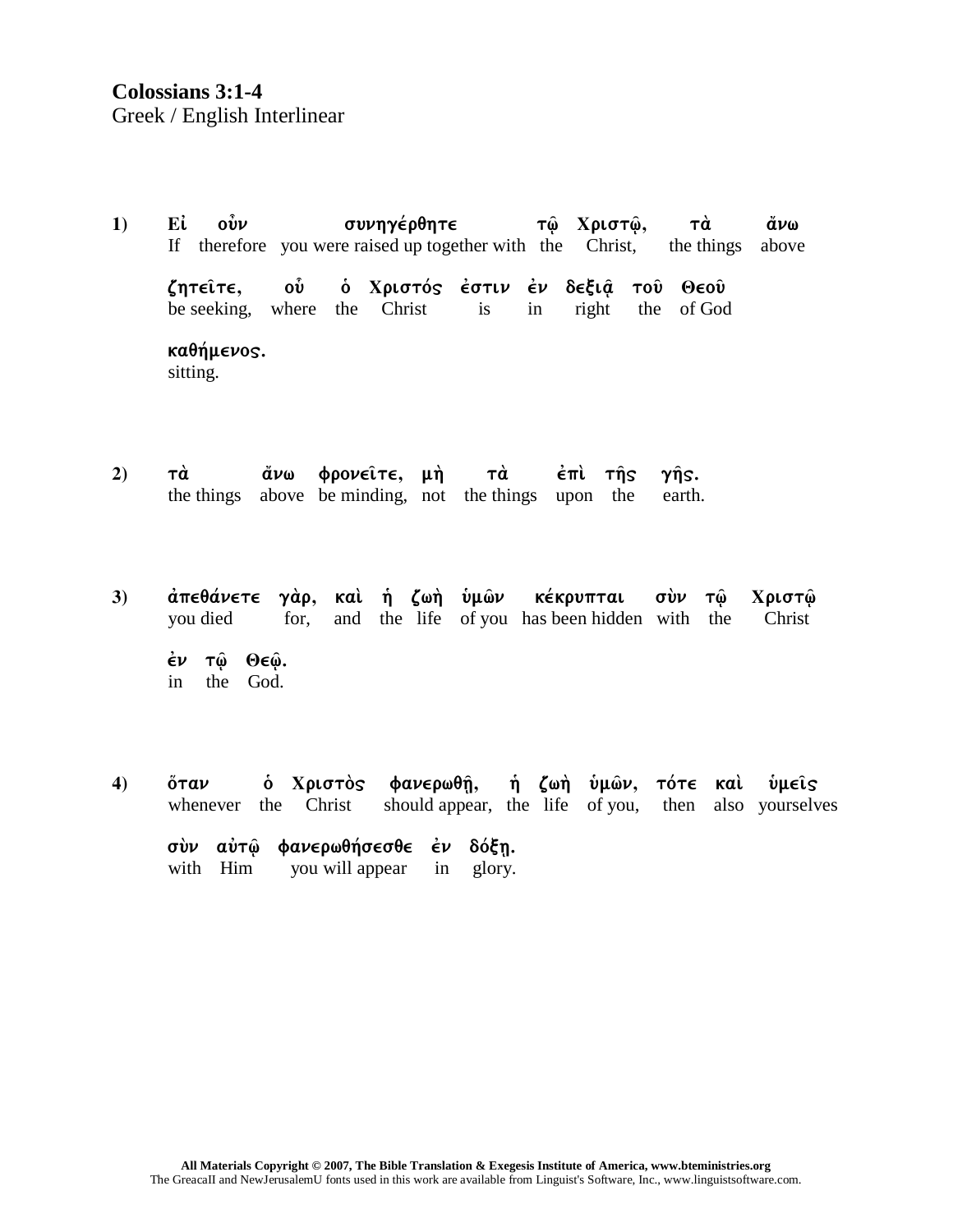**Colossians 3:1-4** Diagram

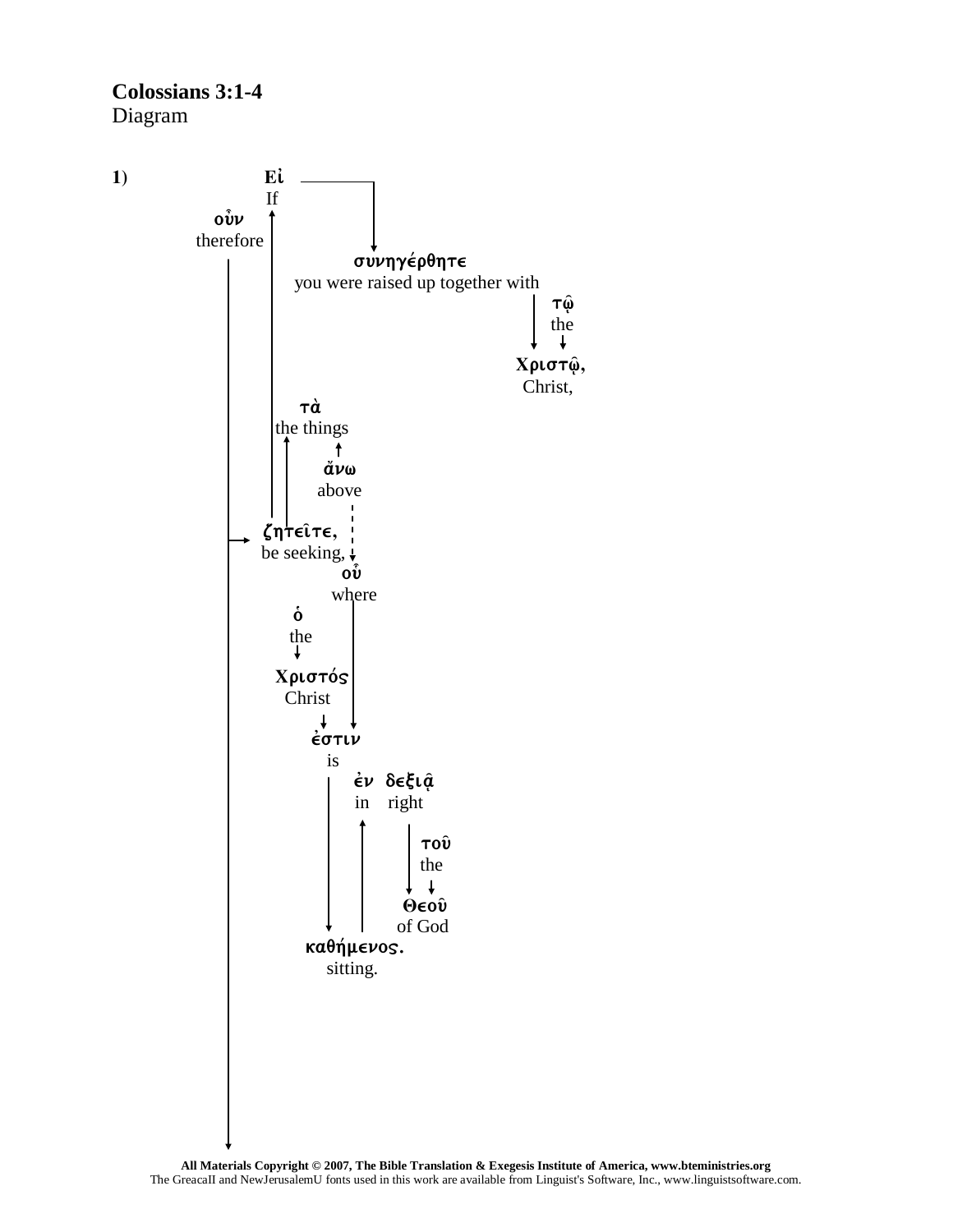## **Colossians 3:1-4** Diagram (continued)



**All Materials Copyright © 2007, The Bible Translation & Exegesis Institute of America, www.bteministries.org** The GreacaII and NewJerusalemU fonts used in this work are available from Linguist's Software, Inc., www.linguistsoftware.com.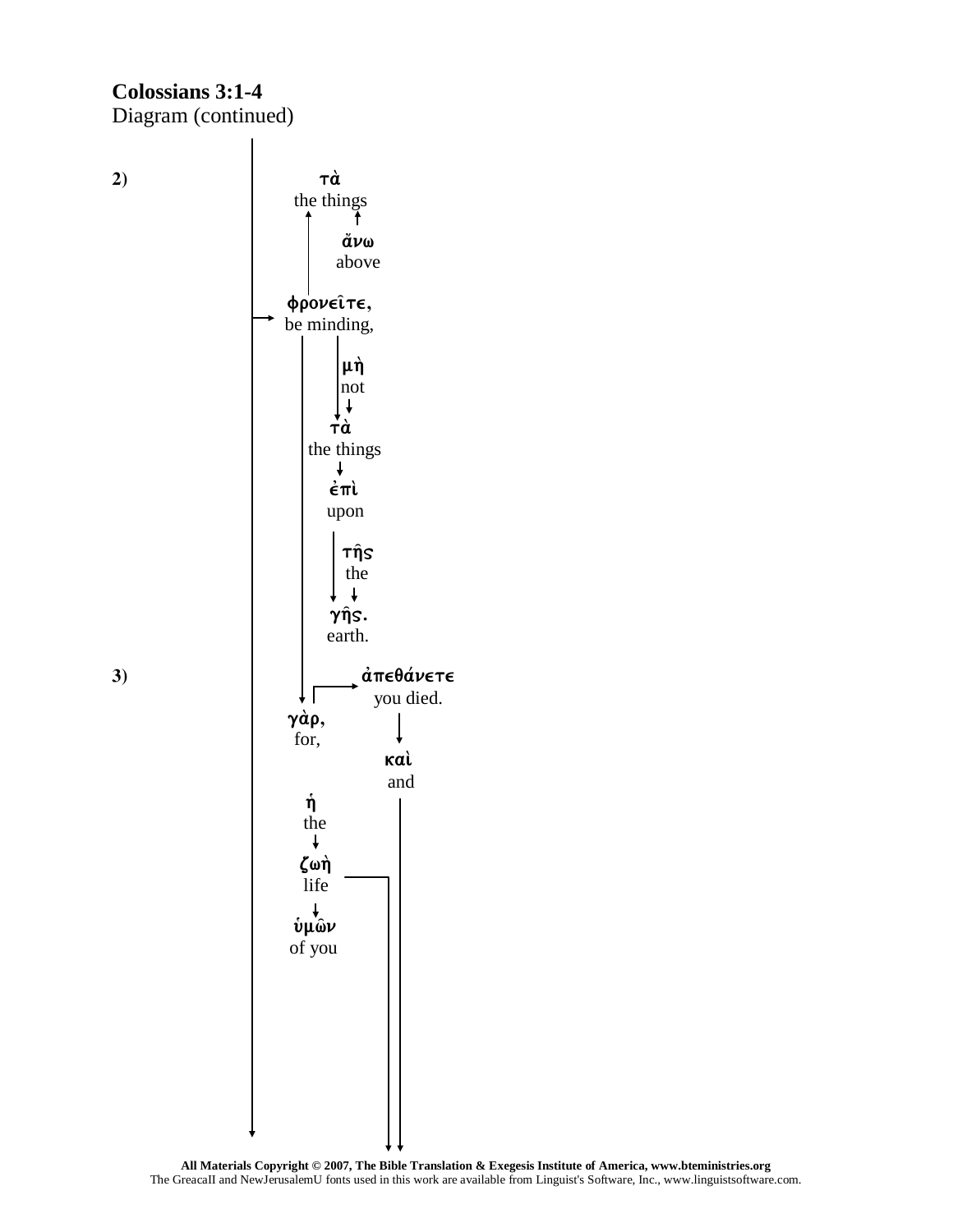

All Materials Copyright  $@$  2007, The Bible Translation & Exegesis Institute of America, www.bteministries.org The GreacaII and NewJerusalemU fonts used in this work are available from Linguist's Software, Inc., www.linguistsoftware.com.